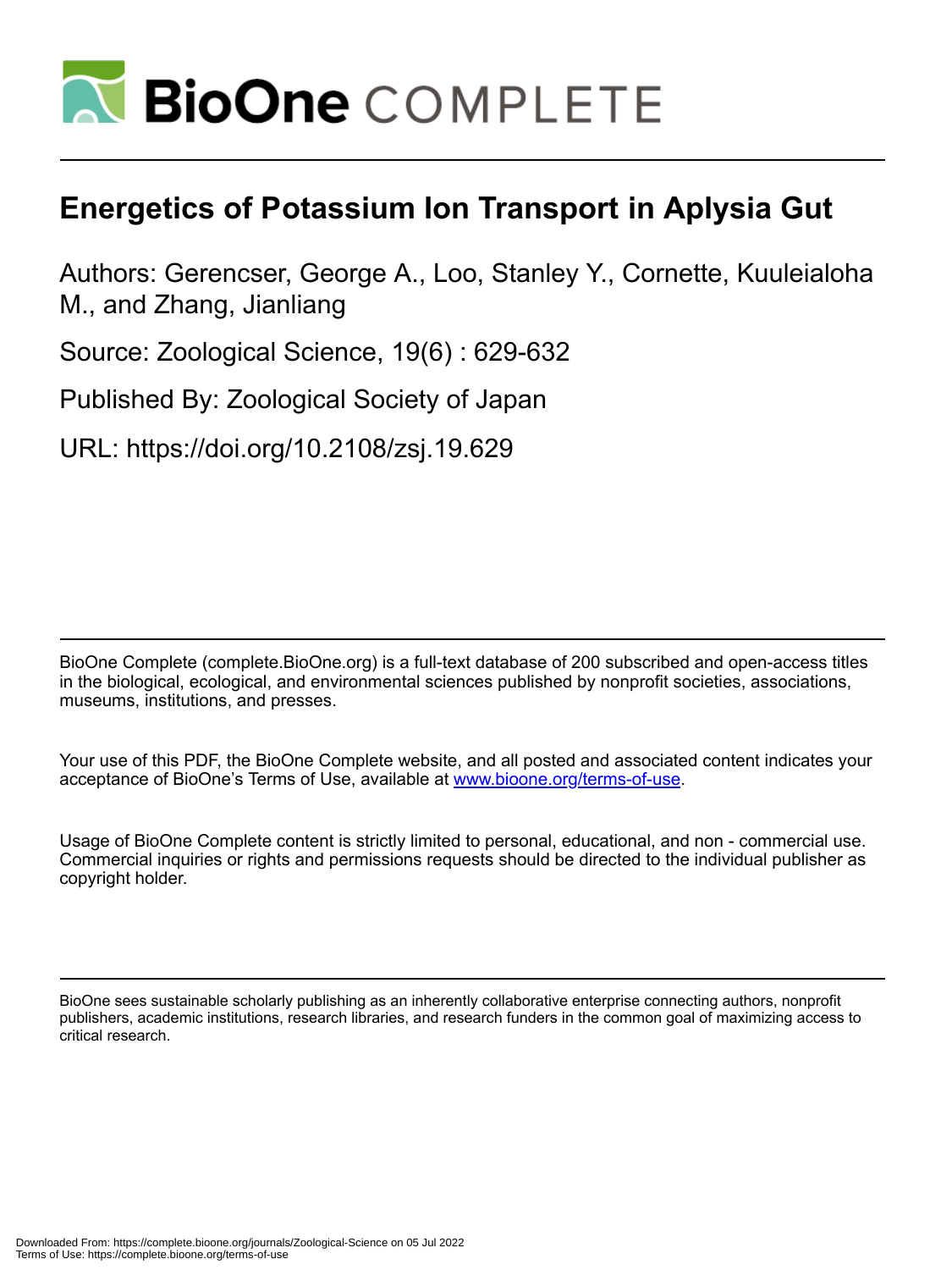# **Energetics of Potassium Ion Transport in** *Aplysia* **Gut**

George A. Gerencser<sup>1\*</sup>, Stanley Y. Loo<sup>2</sup>, Kuuleialoha M. Cornette<sup>2</sup> and Jianliang Zhang<sup>3</sup>

 *Department of Physiology, College of Medicine, University of Florida, Gainesville, FL 32610 U.S.A. Department of Physiology, School of Medicine, University of Hawaii, Honolulu, HI 96822 U.S.A. Department of Medicine, College of Medicine, University of Florida, Gainesville, FL 32610 U.S.A.*

**ABSTRACT**—Basolateral membranes of *Aplysia californica* foregut epithelia contain an ATP-dependent Na<sup>+</sup>/K<sup>+</sup> transporter (Na<sup>+</sup>/K<sup>+</sup> pump or Na<sup>+</sup>/K<sup>+</sup> -ATPase). This Na<sup>+</sup>/K<sup>+</sup> pump accounts for both the intracellular Na<sup>+</sup> electrochemical potential ( $\bar\mu$ ) being less than the extracelluar Na<sup>+</sup>  $\bar\mu$  and the intracellular K<sup>+</sup> $\bar\mu$  being more than the extracellular K<sup>+</sup> $\bar{\mu}$ . Also, K<sup>+</sup> channel activity resides in both luminal and basolateral membranes of the Aplysia foregut epithelial cells. Increased activity of the Na<sup>+</sup>/K<sup>+</sup> pump, coupled to luminal and basolateral membrane depolarization altered the  $K^+$  transport energetics across the basolateral membrane to a greater extent than the alteration in  $K^+$  transport energetics across the luminal membrane. These results suggest that K<sup>+</sup> transport, either into or out of the *Aplysia* foregut epithelial cells, is rate-limiting at the basolateral membrane.

Key words: electrochemical, K<sup>+</sup> transport, Na<sup>+</sup>/K<sup>+</sup>- ATPase

## **INTRODUCTION**

Active Na+ absorption by the *Aplysia californica* (seahare) foregut is mediated by a basolaterally-localized Na<sup>+</sup>/ K+ -stimulated ATPase (Gerencser and Lee, 1985a). This Na<sup>+</sup>/K<sup>+</sup> pump accounts for the intracellular Na<sup>+</sup> electrochemical potential  $(\bar\mu)$  being less than the extracellular Na<sup>+</sup> $\bar\mu$ while, conversely the intracellular K<sup>+</sup> far exceeds the extracellular K<sup>+</sup>  $\overline{\mu}$  (Gerencser, 1983; 1984). Na<sup>+</sup> transport across the apical membrane into the cytosol of these cells is mediated by, at least, two different mechanisms (Gerencser, 1985). One of these mechanisms is a Na<sup>+</sup> channel (Gerencser, 1981a) while the other mechanism is a compilation of symport processes (Gerencser, 1978; 1981b; Gerencser and Levin, 2000). Aminoisobutyric acid (AIB), a nonmetabolizable amino acid, is actively accumulated by the *Aplysia* foregut in the presence of Na<sup>+</sup>, and AIB also stimulates the absorptive flux of Na<sup>+</sup>; both of these events being mediated by a common symporter (Gerencser, 1981b). The cotransport of AIB and Na+ across the apical membrane of the *Aplysia* foregut absorptive cell initiates a series of events: 1) depolarization of the mucosal membrane potential difference  $(\Psi_m)$ , hyperpolarization of the transepithelial potential difference ( $\Psi_{\sf ms}$ ), increase in intracellular Na<sup>+</sup> activity (a<sup>i</sup><sub>Na</sub>) and an increase in Na<sup>+</sup> absorption (Gerencser, 1981b; Gerencser, 1996; Gerencser *et al*., 1999.) All of these events intersect with the Na<sup>+</sup>/K<sup>+</sup> pump located in the basolateral membrane (BLM) of these cells. The increase in intracellular Na<sup>+</sup> stimulated by AIB has a profound effect on the Na<sup>+</sup>/K<sup>+</sup> -ATPase activity and consequently, on the energetic profiles of Na<sup>+</sup> and K<sup>+</sup> across both the apical or mucosal membrane and the BLM of these *Aplysia* gut epithelial cells. There are K+ channels also present in both the mucosal and basolateral membranes of these *Aplysia* foregut absorptive cells (Gerencser *et al*., 1999) and activity by these channels can also alter the energetic profiles of  $Na<sup>+</sup>$  and  $K<sup>+</sup>$ . In view of the luminal membrane coupling of Na<sup>+</sup> and AIB, the present study was undertaken to determine whether this event altered the energy gradient of K<sup>+</sup> across the mucosal and/or BLM where the  $\text{Na}^+/\text{K}^+$  pump transports  $\text{Na}^+$  uphill out of the cell and transports K<sup>+</sup> uphill into the cell (Gerencser and Lee, 1985; Gerencser, 1996).

#### **MATERIALS AND METHODS**

#### **Mollusc and Chemicals**

Adult seahares (*Aplysia californica*) were obtained from Marinus Inc. (Westchester, CA) and were maintained at 25°C in circulating filtered sea water. Adult *Aplysia* (600–1000 g) were used in these experiments. Aminoisobutyric acid, barium chloride and ouabain were purchased from Sigma Chemical. All other reagent-grade chemicals were purchased from Fisher Scientific. <sup>42</sup>KCl was purchased from Amersham.

<sup>\*</sup> Corresponding author: Tel. +1-352-392-4482;

FAX. +1-352-846-0270.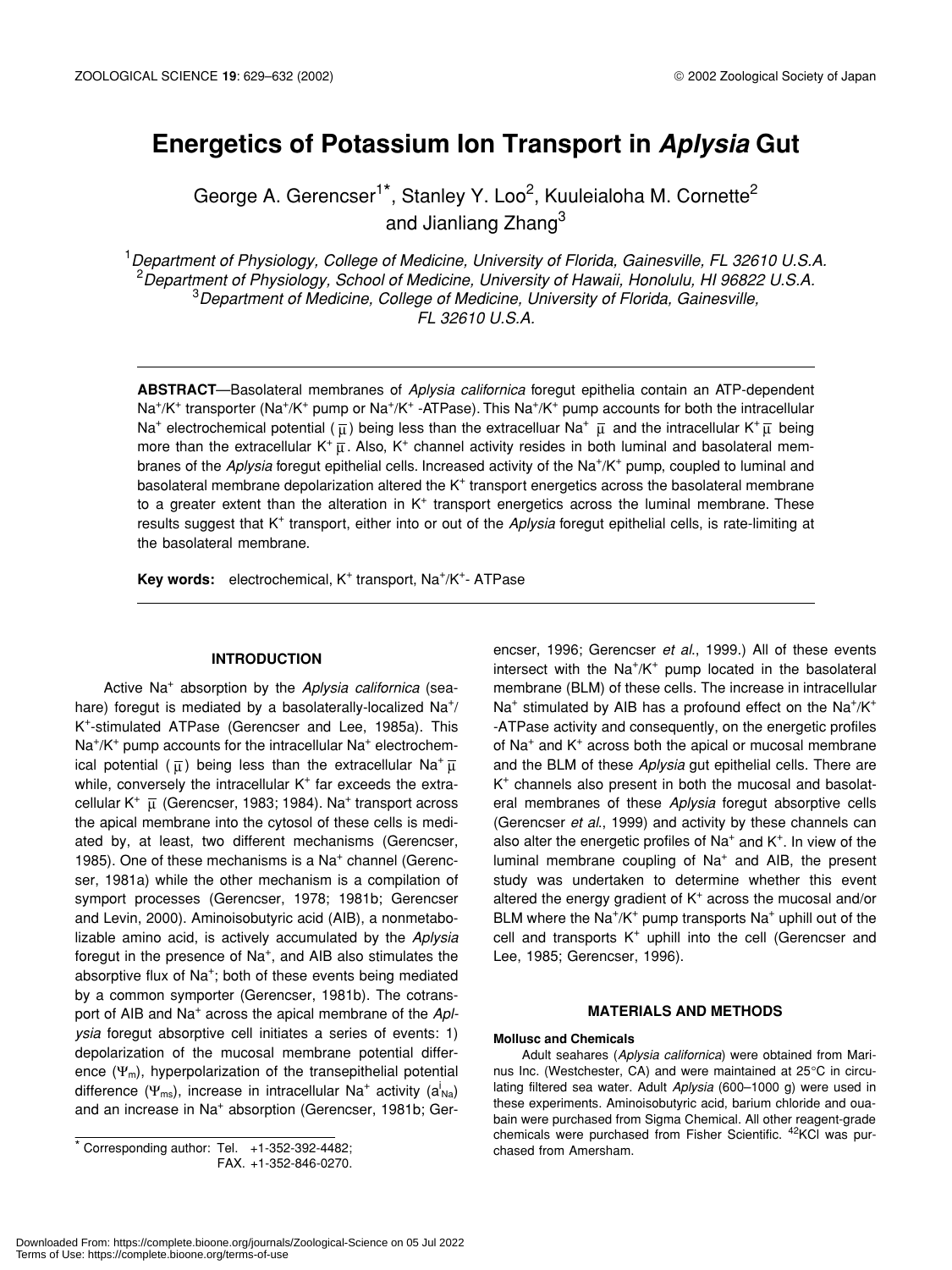#### **Experimental Procedures and Incubation Medium**

The animals were sacrificed and their posterior foreguts were removed, slit longitudinally, rinsed and then positioned between two halves of a Lucite chamber described previously (Gerencser, 1983) which allowed measurement of transepithelial electrical potential  $(\Psi_{\text{ms}})$  and, simultaneously, the introduction of microelectrodes into the surface epithelial cells. The chamber exposed the tissue to an oxygenated seawater medium. The formula for the seawater medium was (in mM): NaCl, 462.0;  $MgSO_4 \cdot 7H_2O$ , 2.4; KCl, 10.0; KHCO<sub>3</sub>, 2.4; MgCl<sub>2</sub>, 9.8; CaCl<sub>2</sub>, 11.4. The total osmolality of the bathing medium was 1000 mosmol/l and the final pH was 7.8. Microelectrodes for measurements of mucosal membrane potential  $(\Psi_m)$  and  $\bar{\mu}_k$  were constructed and utilized as previously described (Gerencser, 1983; Gerencser, 1993). Briefly, the experimental protocol was as follows: after the excised tissue as a sheet was placed between the two halves of a lucite chamber which allowed measurement of transepithelial potential difference  $(\Psi_{\text{ms}})$  and, simultaneously, the introduction of microelectrodes into the cells lining the gut villi to obtain an independent estimate of  $\Psi_m$ . Then K<sup>+</sup>-selective microelectrodes were passed into the villus epithelial cells to measure the intracellular  $\,\overline{\mu}_{\,\mathsf{K}}\,$ as seen in Fig. 1 which is a typical recording obtained with a  $K^+$  -specific microelectrode. In Fig. 1, the  $K^+$ specific microelectrode was advanced via micromanipulation across the mucosal membrane of the *Aplysia* foregut epithelial cell. Upon attainment of a steady-state potential difference, the electrode was left in place (intracellularly) for at least one minute. The microelectrode was then withdrawn from the cell. If the  $K<sup>+</sup>$  potential difference of the microelectrode did not return to a value within 1.0 mV of its original value prior to cellular penetration then the data was considered invalid. If the electrode potential returned to a value within 1.0 mV of its original value after its withdrawal from the cell, then it was retested for its original Nernstian characteristics to further test its validity and, therefore, the validity of the biological measurement (Gerencser, 1983). The intracellular K<sup>+</sup> activity  $(a^i_k)$  was calculated using Equation 1 where  $\Psi^{\text{i}}$  is the potential of the K<sup>+</sup> electrode in the cell.

$$
a^i_k = a^i_k / e^{2.303} [4i - 4m] - 4m/s
$$
 (1)

and  $a^i_k$  is the activity of K<sup>+</sup>,  $\Psi^{\dagger}$  the potential of the K<sup>+</sup> electrode in 500 mM KCl, and  $\Psi_m$  is the mean mucosal membrane potential. S is the slope of the electrode response and is defined as described previously (Gerencser, 1983). In Table 1,  $\;\overline{\mu}_{\mathsf{K}}$  is expressed as reversible work, in joules, required to transfer one equivalent of  $K^+$  across the mucosal or basolateral (serosal) membrane of a foregut villus epithelial cell and is calculated from Equation 2:

$$
\overline{\mu}\kappa = RT \ln a^i \kappa / a^o \kappa + z \Psi F \tag{2}
$$

where R, T, z and F have their usual physicochemical meanings and Ψ can either be  $\Psi_m$  or  $\Psi_s$  (basolateral or serosal membrane



**Fig. 1.** Recording of an acceptable impalement with a K-selective microelectrode in an *Aplysia* gut epithelial cell. ↑ and ↓ indicate time of apical impalement and withdrawal of the microelectrode, respectively.

potential).  $\Psi_s$  was calculated as previously described (Gerencser, 1983; Schultz, 1977).

The application of radiotracer  $42K^+$ , rinsing and scraping of the epithelium, dissolution of the epithelium and counting of <sup>42</sup>K<sup>+</sup> were as described previously (Goldinger *et al*., 1983; Gerencser, 1984). Briefly, after mucosal application of AIB and serosal application of 42K+ to the isolated *Aplysia* foregut, the enterocytes were scraped

Table 1. Potential profiles, intracellular K<sup>+</sup> activities and transmembrane K<sup>+</sup> electrochemical potential differences in *Aplysia californica* foregut bathed in NaCl seawater medium in the presence and absence of mucosal aminoisobutyric acid.

|                                        | $\Psi_m(mV)$                    | $\Psi_{\rm s}$ (mV)             | $\Psi_{\text{ms}}$ (mV)        | $a'_{\mathsf{K}}$ (mM)    | $\overline{\mathbf{u}}_n^m$ (joules/equiv.) | $\overline{u}^s_{\kappa}$ (joules/equiv.) | n n             |
|----------------------------------------|---------------------------------|---------------------------------|--------------------------------|---------------------------|---------------------------------------------|-------------------------------------------|-----------------|
| Before<br>AIB<br>addition<br>(Control) | $-65.8\pm2.1(46)$               | $+64.9 \pm 2.2$ (46)            | $-0.9 \pm 0.2$ (46)            | $350\pm22(55)$            | $-2700\pm50(55)$                            | $+2950\pm50(55)$                          | 20              |
| After AIB addition                     | $-60.0 \pm 1.9(25)$<br>P < 0.05 | $+57.1 \pm 2.1$ (25)<br>P< 0.05 | $-2.9 \pm 0.3$ (25)<br>P<0.05  | $358 \pm 21$ (22)<br>N.S. | $-2800\pm25(22)$<br>P< 0.05                 | $+3185±75(22)$<br>P < 0.05                | 10 <sup>1</sup> |
| After AIB + $Ba^{2+}$ addi-<br>tion    | $-58.9 \pm 2.0$ (22)<br>N.S.    | $+55.3 \pm 1.8$ (21)<br>N.S.    | $-3.6 \pm 0.5$ (20)<br>P< 0.05 | 410±15(16)<br>P< 0.05     | $-3000\pm55$ (16)<br>P<0.05                 | $+3465 \pm 70(16)$<br>P< 0.05             | 10              |

Values are means ( S.E. N.S. is non-significant. Numbers in parentheses are number of observations; n is the number of animals. Polarity of Ψ<sub>m</sub> and Ψ<sub>ms</sub> are relative to the mucosal solution. Polarity of calculated Ψ<sub>s</sub> is relative to cytoplasm. a<sup>i</sup><sub>K</sub> was calculated by means of Eq. 1.  $\overline{\mu}_K^{\rm m}$ and  $\overline{\mu}_K^{\rm s}$  were calculated by means of Eq. 2. (–)  $\overline{\mu}_K^{\rm m}$ for represents uphill energy gradient from mucosal solution to cytosol. (+) for  $\ \overline{\mu}_K^{\rm s}$ (represents downhill energy gradient from cytosol to serosal solution.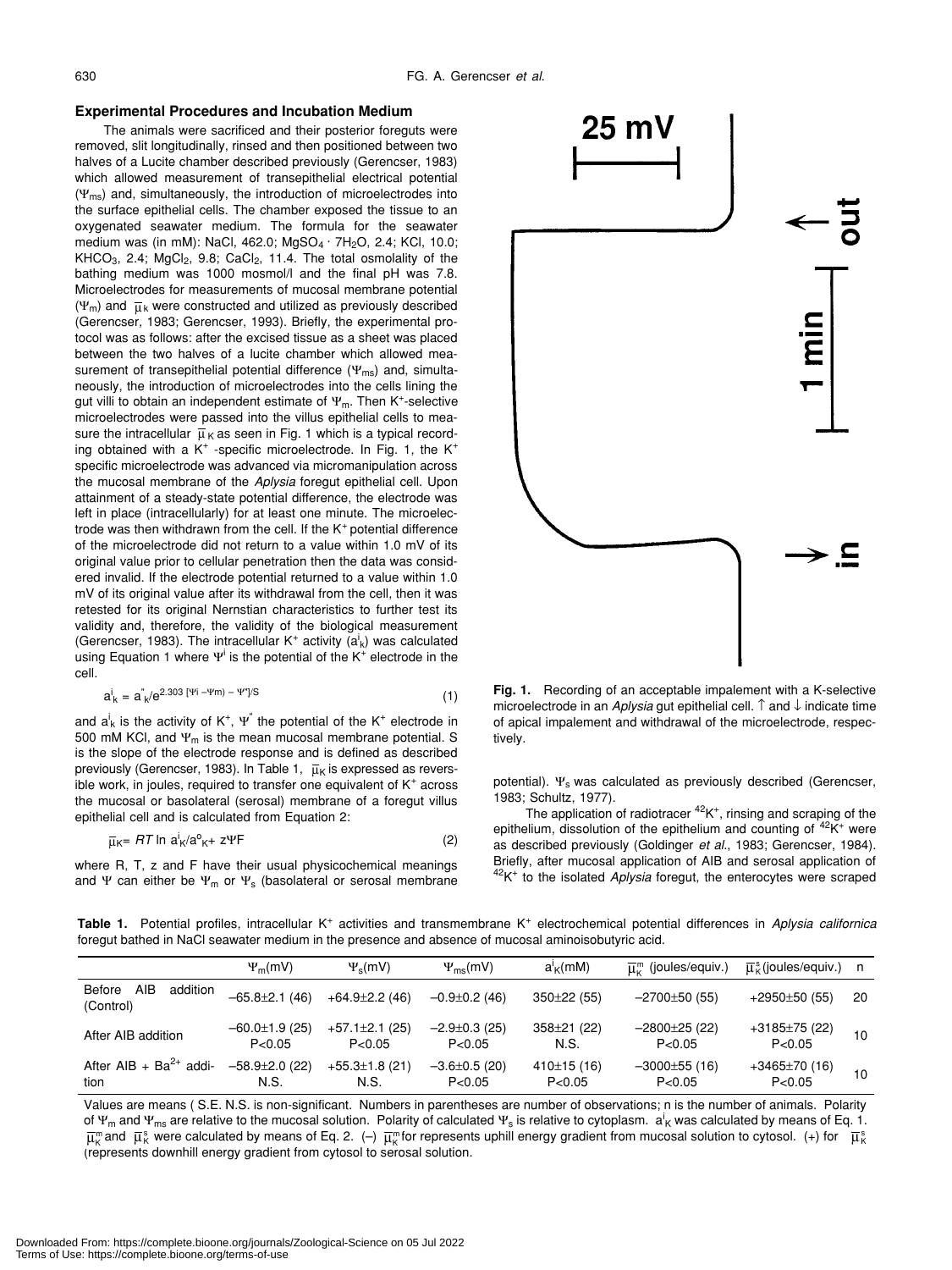Table 2. Potential profiles, intracellular K<sup>+</sup> activities and transmembrane K<sup>+</sup> electrochemical potential differences in *Aplysia californica* foregut bathed in NaCl seawater medium in the presence and absence of mucosal aminoisobutyric acid.

|                                        | $\Psi_m(mV)$                  | $\Psi_{s}$ (mV)               | $\Psi_{\rm ms}$ (mV)           | $a'_{\mathsf{K}}$ (mM)   | $\overline{\mathfrak{u}}^{\mathsf{m}}_{\mathsf{v}}$ (joules/equiv.) | $\overline{\mu}_{K}^{s}$ (joules/equiv.) | n  |
|----------------------------------------|-------------------------------|-------------------------------|--------------------------------|--------------------------|---------------------------------------------------------------------|------------------------------------------|----|
| AIB<br>Before<br>addition<br>(Control) | $-65.8 \pm 2.1$ (26)          | $+64.9\pm2.2(26)$             | $-0.9 \pm 0.2$ (26)            | $350\pm22(35)$           | $-2700\pm50(35)$                                                    | $+2950\pm50(35)$                         | 20 |
| After AIB addition                     | $-59.6\pm1.8(18)$<br>P < 0.05 | $+56.3\pm1.1(18)$<br>P < 0.05 | $-3.1\pm0.1$ (18)<br>P < 0.05  | $352 \pm 31(18)$<br>N.S. | $-2875(18)$<br>P< 0.05                                              | $+3185±75(22)$<br>P < 0.05               | 10 |
| After Ouabain addition                 | $-64.8 \pm 2.5$ (20)<br>N.S.  | $+64.6 \pm 2.7(15)$<br>N.S.   | $0.2 \pm 0.1$ (15)<br>P < 0.05 | 270±18(10)<br>P < 0.05   | $-1650±100(10)$<br>P< 0.05                                          | $+1690±150(10)$<br>P < 0.05              | 10 |

Values are means ( S.E. N.S. represents non-significance. Numbers in parentheses are number of observations; n is the number of animals. Polarity of Ψ<sub>m</sub> and Ψ<sub>ms</sub> are relative to the mucosal solution. Polarity of calculated Ψ<sub>s</sub> is relative to cytoplasm.  $a^i$ <sub>K</sub> was calculated by means of Eq. 1.  $\bar{\mu}_{K}^{m}$  and  $\bar{\mu}_{K}^{s}$  were calculated by means of Eq. 2. (-)  $\bar{\mu}_{K}^{m}$  for represents uphill energy gradient from mucosal solution to cytosol. (+) for  $\overline{\mu}_\kappa^{\mathtt{s}}$  represents downhill energy gradient from cytosol to serosal solution.

Table 3. Uptake of K<sup>+</sup> into *Aplysia* foregut epithelial cells as measured by the radioactivity of  ${}^{42}$ K<sup>+</sup> taken up into the epithelium

|                                                  | cpm                  | N  |
|--------------------------------------------------|----------------------|----|
| Control                                          | 1236±126             | 18 |
| After addition of AIB to M                       | 2168+205<br>P < 0.05 |    |
| After addition of AIB to S                       | 1138±98<br>N.S.      | 6  |
| After addition of AIB to M and oua-<br>bain to S | 736±109<br>P < 0.05  | 6  |

Values are means±S.E. n is the number of animals. M. represents the mucosal aspect of the tissue while S represents the serosal aspect of the tissue.

from the tissue and emptied into nitric acid for dissolution. The dissolved tissue was then counted for gamma radiation in a gamma counter (Packer Prias). The data obtained were analyzed statistically by Student's t-test utilizing P<0.05 as the statistically significant quantitative criterion.

### **RESULTS**

As demonstrated in the present study (Table 1), mucosally-applied 80 mM AIB significantly depolarized  $\Psi_m$  and significantly hyperpolarized  $\Psi_{\text{ms}}$ . Therefore the calculated change in  $\Psi_s$  exceeded the empirically determined change in  $\Psi_m$ . Also seen in Table 1 are the findings that mucosallyapplied AIB did not significantly alter  $a_k^i$  from control but the  $\Delta \ \overline{\mu}_\mathsf{k}$  across the BLM exceeded the  $\Delta \ \overline{\mu}_\mathsf{k}$  across the mucosal membrane. Additionally, mucosally-applied AIB significantly raised  $a^i_k$  above control when 5 mM Ba<sup>2+</sup> was placed in both the mucosal and serosal bathing solutions. As shown in Table 2, when 1 mM ouabain was added to the serosal medium, the  $a^i_k$  significantly decreased as compared to control as did the  $\bar{\mu}$  for intracellular K<sup>+</sup> across both the luminal and basolateral membranes. Table 3 demonstrates that the foregut epithelial cells are stimulated to take up serodal  $^{42}K^+$ in the presence of mucosal 80 mM AIB. Table 3 also shows that serosal 1 mM ouabain abolished the AIB-driven uptake of  $42K^+$  into the foregut epithelial cells.

#### **DISCUSSION**

Mucosally-applied AIB caused a depolarization of  $\Psi_m$ , a hyperpolarization of  $\Psi_{\sf ms}$  and no significant change in  ${\sf a}_{\sf K}^{\sf i}$  in the foregut cells of Aplysia californica (Table 1). These observations can be explained as follows: If an actively transported amino acid such as AIB is Na<sup>+</sup>-coupled at the apical membrane (Gerencser, 1981b) this would depolarize the  $\Psi_m$  because of the electrogenic or rheogenic nature of the mechanism (Schultz, 1977). In other words, AIB would stimulate Na<sup>+</sup> transport across the mucosal membrane into the cytosol of the Aplysia foregut absorptive cell (Gerencser, 1981b; Gerencser, *et al*., 1999). The basolaterally-located electrogenic Na<sup>+</sup>/K<sup>+</sup> pump or Na<sup>+</sup>/K<sup>+</sup>-ATPase [Gerencser and Lee, '85] would then accommodate the increased thermodynamic activity of Na<sup>+</sup> (Na<sup>+</sup> transport pool) by increasing its rate of work much as a variable output device which was described by Michaelis-Menten kinetics in an isolated Na+ pump system (Gerencser and Lee, 1985; Gerencser, *et al*., 1999). In addition, this was previously demonstrated by an increase in the unidirectional mucosal-to-serosal Na<sup>+</sup> flux after mucosal AIB addition to the voltage-clamped, isolated Aplysia foregut (Gerencser, 1981b). The increased Na<sup>+</sup> flux, and concomitant increased intracellular Na<sup>+</sup> activity, would then stimulate an extracellular serosal to cytosol  $K^+$  flux (Table 3) which is mediated by a ouabain-sensitive  $Na^+/K^+$ -ATPase as is also shown in Table 3. Since it has been shown that the major portion of the SCC before and after AIB addition to the mucosal solution is a CI<sup>-</sup> current (Gerencser, 1981b) which is generated by a Cl<sup>-</sup> pump (Gerencser, 1996) there would be a decrease in the negativity of  $\Psi_s$ by both the additive increased electrogenic Na<sup>+</sup>/K<sup>+</sup>- and Cl<sup>-</sup>pump activities; and, the linkage of  $\Psi_m$  to  $\Psi_s$  through a low resistance extracellular shunt (Gerencser and Loughlin, 1983) which would lead to a greater serosally-negative  $\Psi_{\text{ms}}$ (Schultz, 1977) as shown in Table 1. When AIB is present in the mucosal bathing solution the  $\overline{\mu}$  against which the Na<sup>+</sup>/K<sup>+</sup> pump is moving Na<sup>+</sup> out of the cell across the BLM decreases significantly relative to  $\,\overline{\upmu}\,$  across the BLM in the absence of AIB, as is shown in Table 1. Conversely, the  $\,\overline{\mu}\,$ for  $K^+$  entry into the cells across the BLM via the Na<sup>+</sup>/ $K^+$